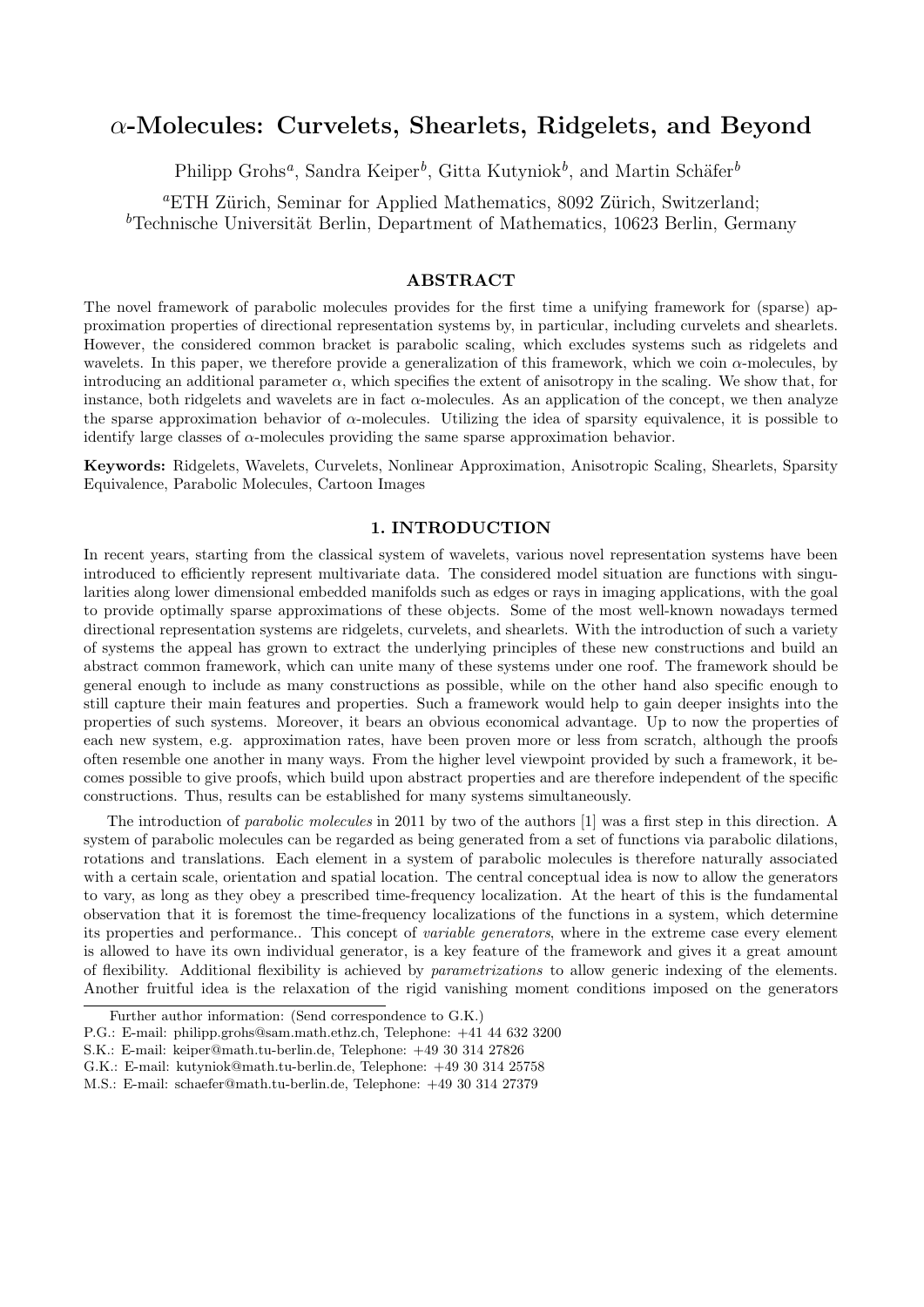of most classical constructions by requiring the moments to only *vanish asymptotically* at high scales without changing the asymptotic behavior of the approximation.

It was shown in [1] that the concept of parabolic molecules can unify shear-based and rotation-based constructions under one roof. In particular, it enables to treat the classical shearlets and curvelets simultaneously, although these specific constructions are based on different construction principles: For curvelets the scaling is done by a dilation with respect to polar coordinates and the orientation is enforced by rotations. Shearlets on the other hand are based on affine scaling of a single generator and the directionality is generated by the action of shear matrices. As an application, it was proven that these systems feature a similar approximation behavior.

However, in the parabolic molecule framework the degree of anisotropic scaling is confined to parabolic scaling, excluding, for instance, ridgelets, wavelets as well as newer hybrid constructions. The aim of this paper is therefore to further extend the framework by allowing more general '*α*-scaling', where the parameter  $\alpha \in [0,1]$ specifies the degree of anisotropy in the scaling. This conceptional idea ensures that the aforementioned systems can be included.

After establishing the basic concept in Section 2, accompanied by some examples, we prove as one main result of this paper that the cross-Gramian of two systems of *α*-molecules exhibits a strong off-diagonal decay. This property will become essential in Section 3, where the approximation behavior of *α*-molecules is studied. In fact, we can essentially prove that any two systems of  $\alpha$ -molecules, which are consistent and have sufficiently high order, exhibit the same approximation behavior. This, in particular, provides a systematic way to prove results on sparse approximation of cartoon images. For further details such as for the proofs of the presented results, we refer the reader to [2].

## **2.** *α***-MOLECULES**

It this section we introduce the concept of *α*-molecules, give some examples and finally show the crucial property that under certain conditions the cross-Gramian of two systems of *α*-molecules is almost orthogonal. Not surprisingly, the exposition follows the same lines as [1] for parabolic molecules.

Throughout the paper the notation  $a \lesssim b$  shall indicate that the entities  $a, b$ , possibly depending on some context dependent parameters, satisfy  $a \leq C \cdot b$  for a positive constant  $C > 0$ , which is independent of the parameters. If both  $a \leq b$  and  $b \leq a$  we denote this by  $a \times b$ . For  $x \in \mathbb{R}$  we use  $\langle x \rangle$  to abbreviate  $(1 + x^2)^{\frac{1}{2}}$ .

#### **2.1 Definition of** *α***-Molecules**

We start by defining the *parameter space*

$$
\mathbb{P}:=\mathbb{R}_+\times\mathbb{T}\times\mathbb{R}^2,
$$

where  $\mathbb{R}_+ = (0, \infty)$  and  $\mathbb{T} = [-\frac{\pi}{2}, \frac{\pi}{2}]$  denotes the torus, where the endpoints are identified. A point  $p = (s, \theta, x) \in$ P describes a scale  $s \in \mathbb{R}_+$ , an orientation  $\theta \in \mathbb{P}$ , and a location  $x \in \mathbb{R}^2$ .

*α*-molecules are defined as systems of functions  $(m_\lambda)_{\lambda \in \Lambda}$ , where each  $m_\lambda \in L_2(\mathbb{R}^2)$  has to satisfy some additional properties. In particular, each function  $m<sub>\lambda</sub>$  will be associated with a unique point in  $\mathbb{P}$ , which is done via a *parametrization* as defined below.

DEFINITION 2.1. *A* parametrization *consists of a pair*  $(\Lambda, \Phi_{\Lambda})$  *where*  $\Lambda$  *is an index set and*  $\Phi_{\Lambda}$  *is a mapping* 

$$
\Phi_{\Lambda}: \left\{ \begin{array}{ccc} \Lambda & \to & \mathbb{P}, \\ \lambda \in \Lambda & \mapsto & (s_{\lambda}, \theta_{\lambda}, x_{\lambda}). \end{array} \right.
$$

*which associates with each*  $\lambda \in \Lambda$  *a* scale  $s_{\lambda}$ *, a* direction  $\theta_{\lambda}$  *and a* location  $x_{\lambda}$ *.* 

Let  $R_{\theta} := \begin{pmatrix} \cos(\theta) & -\sin(\theta) \\ \sin(\theta) & \cos(\theta) \end{pmatrix}$  $\sin(\theta) \quad \cos(\theta)$ denote the rotation matrix by an angle  $\theta \in \mathbb{R}$  and  $D_a := \text{diag}(a, a^{\alpha})$  the anisotropic dilation matrix associated with  $a > 0$  and  $\alpha \in [0, 1]$ . Now we have collected all necessary ingredients for defining *α*-molecules.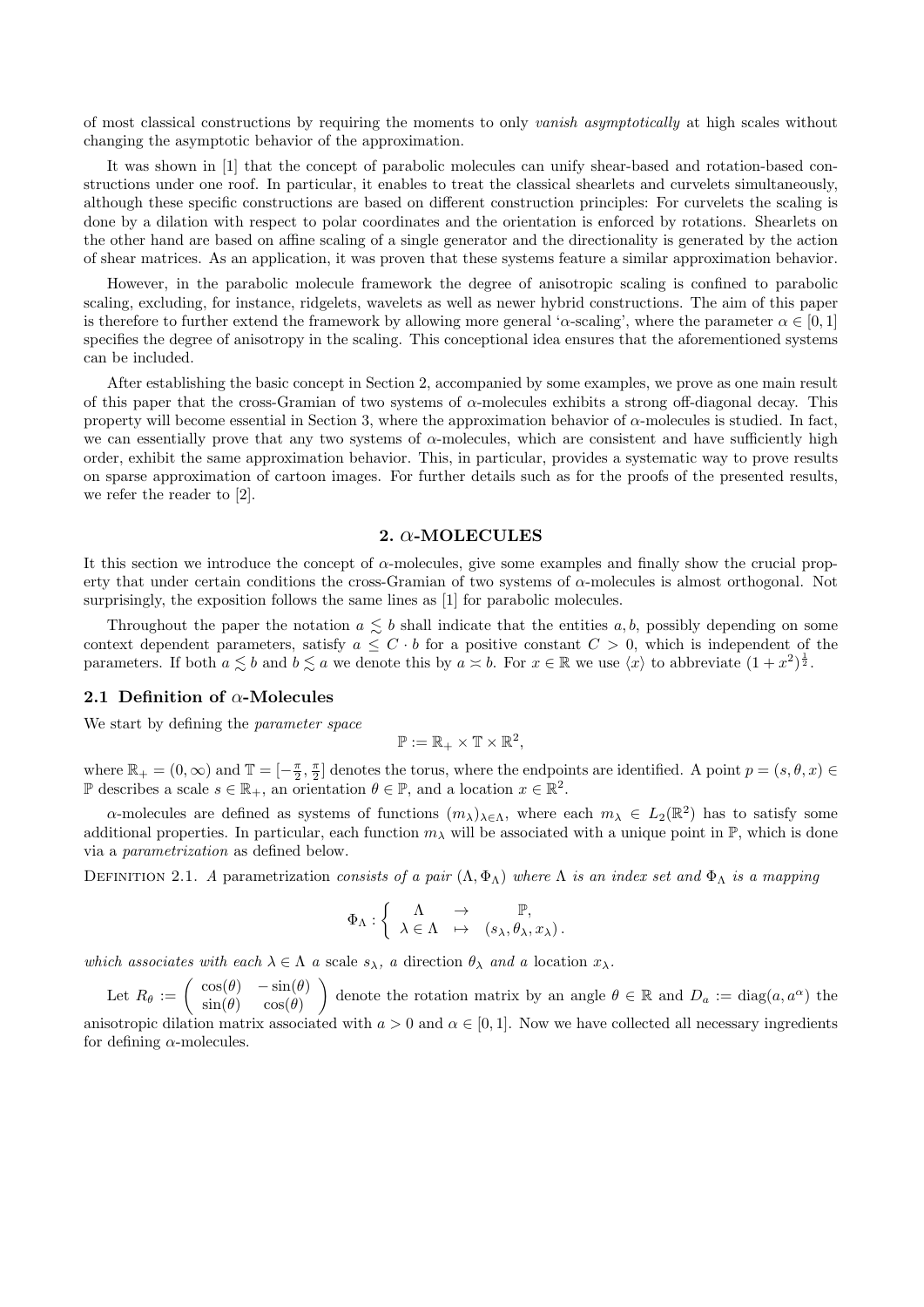DEFINITION 2.2. *Let*  $(Λ, Φ<sub>Λ</sub>)$  *be a parametrization. A family*  $(m<sub>λ</sub>)<sub>λ∈Λ</sub>$  *is called a* family of *α*-molecules *with respect to the parametrization*  $(\Lambda, \Phi_{\Lambda})$  *of order*  $(R, M, N_1, N_2)$ *, if it can be written as* 

$$
m_{\lambda}(x) = s_{\lambda}^{(1+\alpha)/2} a^{(\lambda)} \left( D_{s_{\lambda}} R_{\theta_{\lambda}} \left( x - x_{\lambda} \right) \right)
$$

*such that*

$$
\left|\partial^{\beta}\hat{a}^{(\lambda)}(\xi)\right| \lesssim \min\left(1, s_{\lambda}^{-1} + |\xi_1| + s_{\lambda}^{-(1-\alpha)}|\xi_2|\right)^M \langle |\xi|\rangle^{-N_1} \langle \xi_2\rangle^{-N_2}
$$

*for all*  $|\beta| \leq R$ *. The implicit constants are uniform over*  $\lambda \in \Lambda$ *.* 

REMARK 2.3. We comment on a minor notational difference between the present work and [1]. In [1] the *parameter*  $s_\lambda$  *corresponds to the logarithm of the scale, i.e. the scale*  $s_\lambda$  *in the present paper should be understood as* 2 *<sup>s</sup><sup>λ</sup> from [1].*

According to the definition above an *α*-molecule essentially has frequency support in a pair of opposite wedges associated to a certain orientation, and essential spatial support in a rectangle, whose side lengths depend on the scale.

As in [1] our definition poses conditions on the Fourier transform of *m<sup>λ</sup>* which can however be interpreted also in terms of spatial localization properties: The number *R* describes the spatial localization, *M* the number of directional (almost) vanishing moments and  $N_1, N_2$  describe the smoothness of an element  $m_\lambda$ . We refer to Figure 1 for an illustration of the approximate frequency support of an *α*-molecule in the case  $\alpha = \frac{1}{2}$ .



Figure 1. Left: The weight function  $\min\left(1, s_{\lambda}^{-1} + |\xi_1| + s_{\lambda}^{-1/2} |\xi_2|\right)^M \langle |\xi| \rangle^{-N_1} \langle \xi_2 \rangle^{-N_2}$  for  $s_{\lambda} = 8$ ,  $M = 3$ ,  $N_1 = N_2 = 2$ . Right: Approximate frequency support of a corresponding  $\frac{1}{2}$ -molecule  $\hat{m}_{\lambda}$  with  $\theta_{\lambda} = \pi/4$ .

We proceed to specify two important subclasses of *α*-molecules. The classification is performed via the choice of certain parametrizations.

#### **2.1.1** *α***-Curvelet Molecules**

In [3] the authors introduced the notion of *curvelet molecules*, a notion closely related to curvelets (see Section 2.2.3). We generalize their definition and specify the class of curvelet parametrizations.

DEFINITION 2.4. Let  $\alpha \in [0,1]$  and  $\tau > 0$ ,  $g > 1$  be some fixed parameters. Further, let  $(\omega_j)_{j \in \mathbb{N}_0}$  be a sequence *of positive real numbers with*  $\omega_j \asymp g^{-j(1-\alpha)}$ , *i.e. there are constants*  $C, c > 0$  *independent of*  $j \in \mathbb{N}_0$  *such that*  $cg^{-j(1-\alpha)} \leq \omega_j \leq Cg^{-j(1-\alpha)}$ . An  $\alpha$ -curvelet parametrization *is given by an index set of the form* 

$$
\Lambda^c := \left\{ (j,\ell,k) \ : \ j \in \mathbb{N}_0, \ \ell \in \mathbb{Z} \ \text{with} \ |\ell| \leq L_j \ \text{for some} \ L_j \in \mathbb{N}_0 \cup \{\infty\}, \ k \in \mathbb{Z}^2 \right\},
$$

and a mapping  $\Phi^c$ , which assigns to each index  $\lambda = (j, l, k)$  a point  $(s_\lambda, \theta_\lambda, x_\lambda)$  in the parameter space  $\mathbb P$  via  $s_{\lambda} := g^{j}, \ \theta_{\lambda} := \ell \cdot \omega_{j} \ \ and \ x_{\lambda} := \tau \cdot R_{-\theta_{\lambda}} D_{s_{\lambda}}^{-1} k.$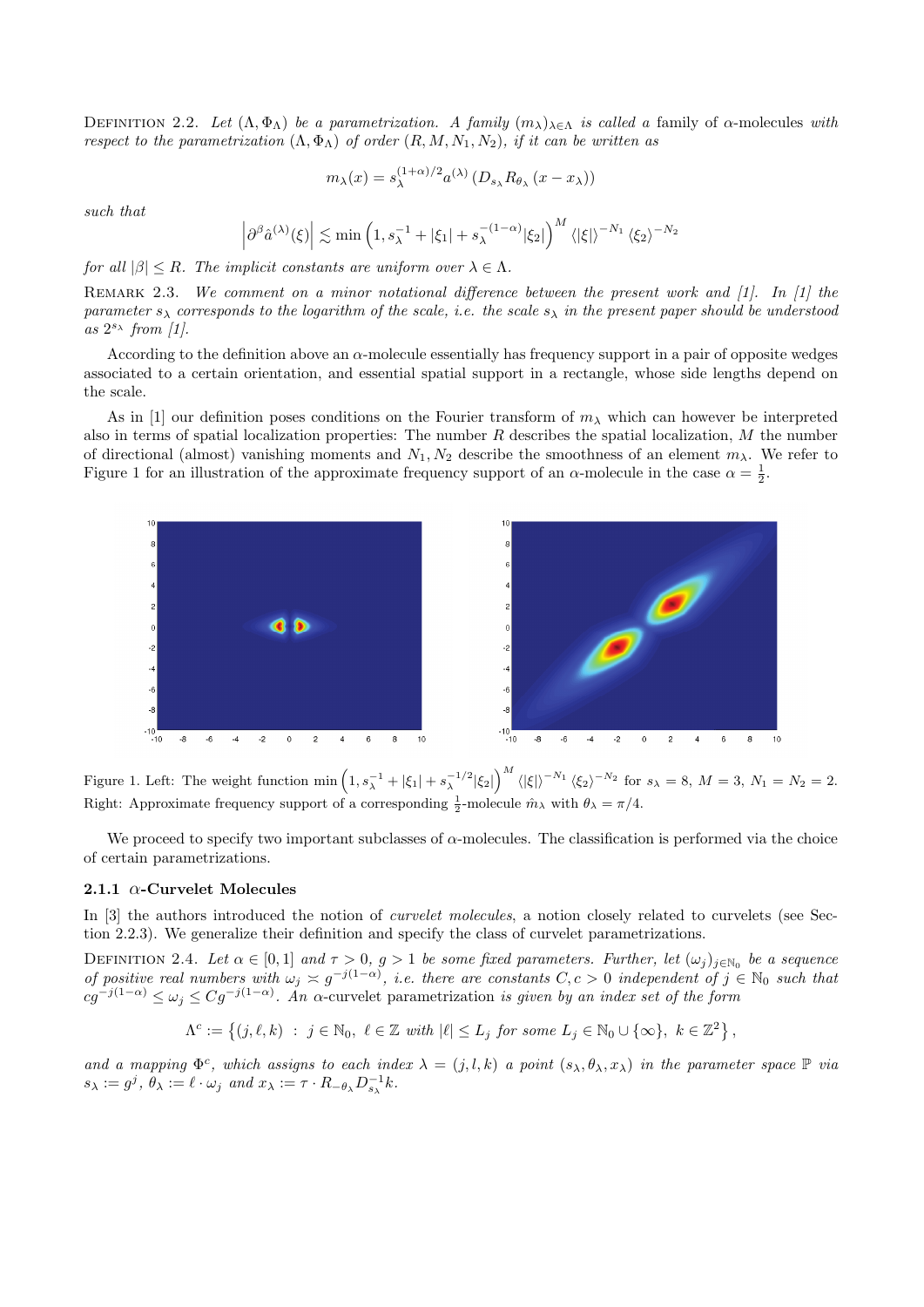The parameters  $q > 1$  and  $\tau > 0$  are sampling constants, which determine the fineness of the sampling grid, *g* for the scale parameters and  $\tau$  for the space parameters. The numbers  $(\omega_j)_{j \in \mathbb{N}_0}$  prescribe the step size of the angular sampling at each scale  $j \in \mathbb{N}_0$ .

Using curvelet parametrizations we can give a concise definition of *α-curvelet molecules*.

DEFINITION 2.5. Let  $\alpha \in [0,1]$ . A family of  $\alpha$ -curvelet molecules *is a family of*  $\alpha$ -molecules with respect to an *α-curvelet parametrization.*

# **2.1.2** *α***-Shearlet Molecules**

The concept of *shearlet molecules* first appeared in [4] and was later generalized in [1]. We extend the concept even further and introduce systems of *α-shearlet molecules*, which resemble cone-adapted shearlet systems (see Section 2.2.4).

Let  $\alpha \in [0,1]$  and fix constants  $g > 1$  and  $\tau > 0$ . Further, let  $(\eta_j)_{j \in \mathbb{N}_0}$  be a sequence of positive real numbers which obey  $\eta_j \approx g^{-j(1-\alpha)}$  for  $j \in \mathbb{N}_0$ . Consider the discrete index set

$$
\Lambda^s := \Lambda_0^s \cup \left\{ (\varepsilon, j, \ell, k) \; : \; \varepsilon \in \{0, 1\}, \; j \in \mathbb{N}, \; \ell \in \mathbb{Z} \text{ with } |\ell| \le L_j \text{ and } L_j \lesssim g^{j(1-\alpha)}, \, k \in \mathbb{Z}^2 \right\},\tag{1}
$$

where  $\Lambda_0^s := \{(0,0,0,k) : k \in \mathbb{Z}^2\}$ . We define the shearlet system

$$
\Sigma := \left\{ \sigma_{\lambda} : \lambda \in \Lambda^s \right\},\tag{2}
$$

with

$$
\sigma_{(\varepsilon,j,\ell,k)}(\cdot) := g^{(1+\alpha)j/2} \psi_{j,\ell,k}^{\varepsilon} \left( D_{g^j}^{\varepsilon} S_{\ell,j}^{\varepsilon} \cdot -\tau k \right),
$$

where  $D_a^0 := D_a$ ,  $D_a^1 := \text{diag}(a^\alpha, a)$ ,  $S_{\ell, j}^0 := \begin{pmatrix} 1 & \ell \eta_j \\ 0 & 1 \end{pmatrix}$ ,  $S_{\ell, j}^1 := \left(S_{\ell, j}^0\right)^T$ , and  $\psi_{j, \ell, k}^{\varepsilon} \in L^2(\mathbb{R}^2)$ .

Under certain assumptions on the generators  $\psi_{j,\ell,k}^{\varepsilon}$  the system  $\Sigma$  constitutes a system of  $\alpha$ -shearlet molecules. DEFINITION 2.6. *We call* Σ *a system of*  $\alpha$ -shearlet molecules *of order*  $(R, M, N_1, N_2)$  *if the generating functions*  $\psi_{j,\ell,k}^0$  and  $\psi_{j,\ell,k}^1$  satisfy for every  $\beta \in \mathbb{N}_0^2$  with  $|\beta| \leq R$  the estimate

$$
|\partial^{\beta}\hat{\psi}_{j,\ell,k}^{\varepsilon}(\xi_1,\xi_2)| \lesssim \min\left(1,g^{-j}+|\xi_{1+\varepsilon}|+g^{-j(1-\alpha)}|\xi_{2-\varepsilon}|\right)^M \langle |\xi|\rangle^{-N_1} \langle \xi_{2-\varepsilon}\rangle^{-N_2}
$$

*with an implicit constant independent of the indices*  $(\varepsilon, j, \ell, k) \in \Lambda^s$ .

Next we show the crucial fact that *α*-shearlet molecules are instances of *α*-molecules associated with a specific shearlet parametrization Φ*<sup>s</sup>* .

DEFINITION 2.7. Let  $\Lambda^s$  be the  $\alpha$ -shearlet index set defined in (1). For each shearlet index  $(\varepsilon, j, \ell, k) = \lambda \in \Lambda^s$ , *the associated*  $\alpha$ -shearlet parametrization  $(\Lambda^s, \Phi^s)$  *is given by* 

$$
\Phi^{s}(\lambda)=(s_{\lambda},\theta_{\lambda},x_{\lambda}):=\left(g^{j},\varepsilon\pi/2+\arctan(-\ell\eta_{j}),\left(S_{\ell,j}^{\varepsilon}\right)^{-1}D_{g^{-j}}^{\varepsilon}k\right).
$$

Although their construction is based on shears instead of rotations, we can give a characterization of *α*-shearlet molecules as *α*-molecules in the same fashion as for *α*-curvelet molecules, compare Definition 2.5.

PROPOSITION 2.8 ([2]). Let  $\Lambda^s$  be the  $\alpha$ -shearlet index set defined in (1). A family  $\Sigma = (\sigma_\lambda)_{\lambda \in \Lambda^s}$  defined as *in* (2) *constitutes a system of*  $\alpha$ -shearlet molecules of order  $(R, M, N_1, N_2)$  *if and only if*  $\Sigma$  *constitutes a system of α-molecules of the same order with respect to the associated α-shearlet parametrization.*

#### **2.2 Examples of** *α***-Molecules**

Many representation systems which exist in the literature fall into the framework of *α*-molecules.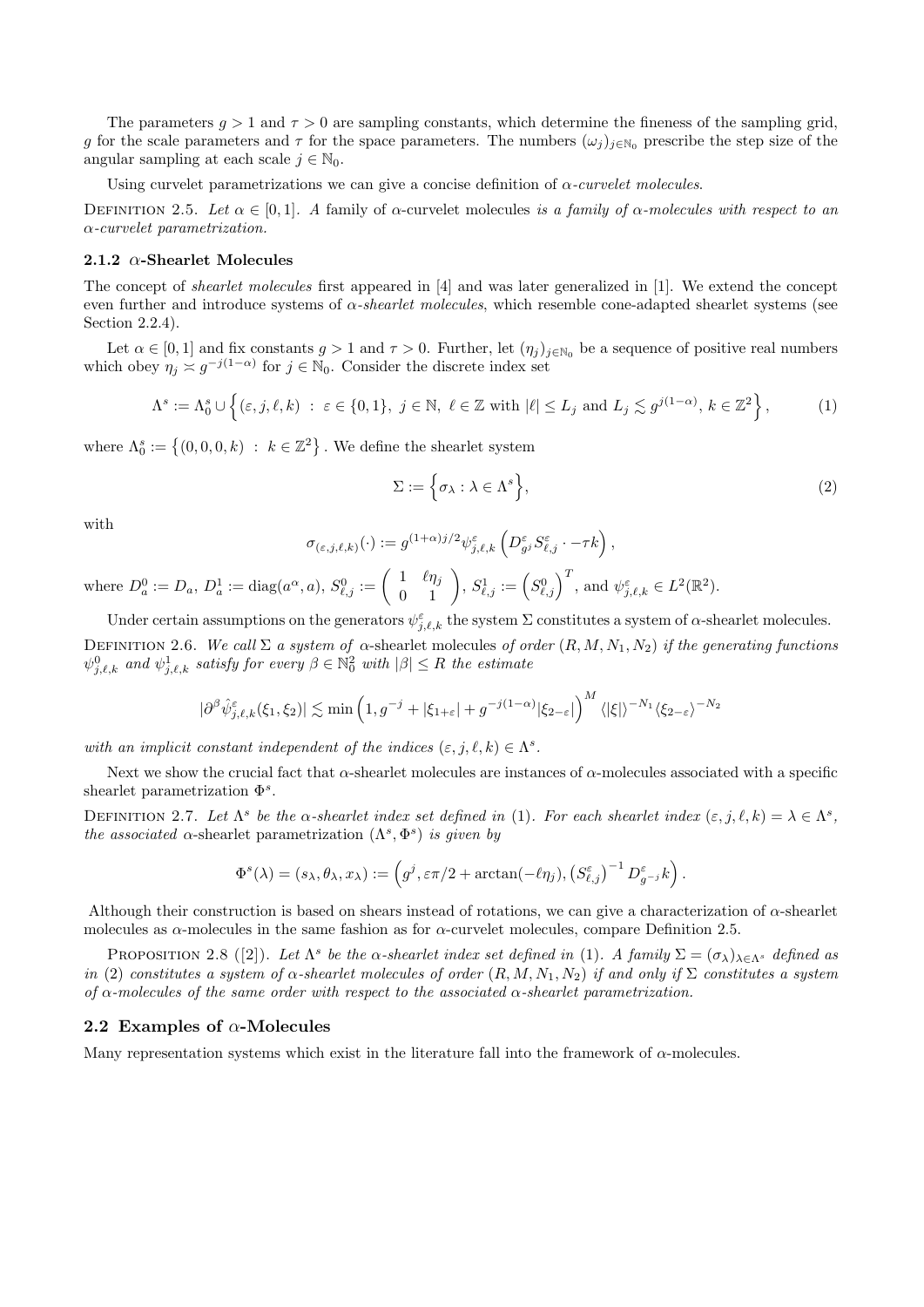# **2.2.1 Wavelets**

As a first example, we prove that the classical wavelet systems in  $L^2(\mathbb{R}^2)$ , obtained by the following tensor product construction, see e.g. [5] for details, are instances of  $\alpha$ -molecules.

Starting with a given multi-resolution analysis of  $L^2(\mathbb{R})$  with scaling function  $\phi^0 \in L^2(\mathbb{R})$  and wavelet  $\phi^1 \in L^2(\mathbb{R})$ , the functions  $\psi^e \in L^2(\mathbb{R}^2)$  are defined for every index  $e = (e_1, e_2) \in E$ , where  $E = \{0, 1\}^2$ , as the tensor products

$$
\psi^e = \phi^{e_1} \otimes \phi^{e_2}.
$$

These functions serve as the generators for the wavelet system defined below.

DEFINITION 2.9. Let  $\phi^0$ ,  $\phi^1 \in L^2(\mathbb{R})$  and  $\psi^e \in L^2(\mathbb{R}^2)$ ,  $e \in E$ , be defined as above. Further, let  $g > 1$ ,  $\tau > 0$  be *fixed sampling parameters. We define the wavelet system*

$$
W(\phi^0, \phi^1; g, \tau) = \left\{ \psi^{(0,0)}(\cdot - \tau k) \ : \ k \in \mathbb{Z}^2 \right\} \cup \left\{ g^j \psi^e(g^j \cdot - \tau k) \ : \ e \in E \setminus \{(0,0)\}, \ j \in \mathbb{N}_0, \ k \in \mathbb{Z}^2 \right\}.
$$

*The associated index set is given by*

 $\Lambda^w = \{((0,0),0,k) : k \in \mathbb{Z}^2\} \cup \{(e,j,k) : e \in E \setminus \{(0,0)\}, j \in \mathbb{N}_0, k \in \mathbb{Z}^2\}.$ 

For simplicity, we restrict our further investigations to bandlimited systems with infinitely many vanishing moments. For this, we assume that  $\hat{\phi}^0$ ,  $\hat{\phi}^1 \in C^R(\mathbb{R})$  for some  $R \in \mathbb{N}_0 \cup \{\infty\}$ , and that there are  $0 < a$  and  $0 < b < c$  such that

$$
\text{supp }\hat{\phi}^0 \subset [-a, a] \quad \text{and} \quad \text{supp }\hat{\phi}^1 \subset [-c, c] \setminus [-b, b].
$$

These conditions are fulfilled e.g. if  $\phi^0, \phi^1 \in L^2(\mathbb{R})$  are the generators of a Lemarie-Meyer wavelet system. We have the following result.

PROPOSITION 2.10 ([2]). Let  $g > 1$ ,  $\tau > 0$  be fixed, and assume that the functions  $\phi^0$ ,  $\phi^1$  satisfy the assump*tions above. Then the wavelet system*  $W(\phi^0, \phi^1; g, \tau)$  *constitutes a system of* 1*-molecules of order*  $(R, \infty, \infty, \infty)$ *with respect to the parametrization*

$$
\Lambda^w \to \mathbb{P}, \quad (e, j, k) \mapsto (g^j, 0, \tau g^{-j} k).
$$

Finally, we remark that also more general wavelet systems, among them systems of compactly supported wavelets, fall into the framework of *α*-molecules.

# **2.2.2 Ridgelets**

The observation that wavelets have a suboptimal approximation rate for images with anisotropic features led to the quest for new better suited representation systems. One approach, even predating curvelets, is the idea of *ridgelets*, which are designed to optimally approximate data with straight line singularities. Since up to now there does not exist a uniform definition in the literature, we shortly review their historical evolution and try to extract the main conceptual ideas. This will then motivate the definition of *ridgelet molecules* as suggested in [6].

The earliest version of the ridgelet transform was introduced by Candès [7] in 1998. It uses a univariate wavelet  $\psi$  to map a function  $f \in L^2(\mathbb{R}^d)$  to its transform coefficients

$$
\langle f, \sqrt{a}\psi(as \cdot x - t) \rangle
$$
,  $s \in \mathbb{S}^{d-1}, t \in \mathbb{R}, a \in \mathbb{R}_+$ ,

where  $\cdot$  denotes the Euclidean inner product in  $\mathbb{R}^d$ . The function  $x \mapsto \sqrt{a}\psi(as \cdot x - t)$  is a *ridge function* (hence the name ridgelet) which only varies in the direction *s*.. Unfortunately, since this function is not in  $L^2(\mathbb{R}^d)$ , the definition, as it stands, does not make sense for every  $f \in L^2(\mathbb{R}^d)$ . Similar to the continuous Fourier transform, however, the continuous version of this transform can be well-defined.

In order to avoid the problems associated with the lack of integrability of ridge functions, Donoho [8] relaxed the definition of a ridgelet a little, allowing them a slow decay in the other directions. In the spirit of this more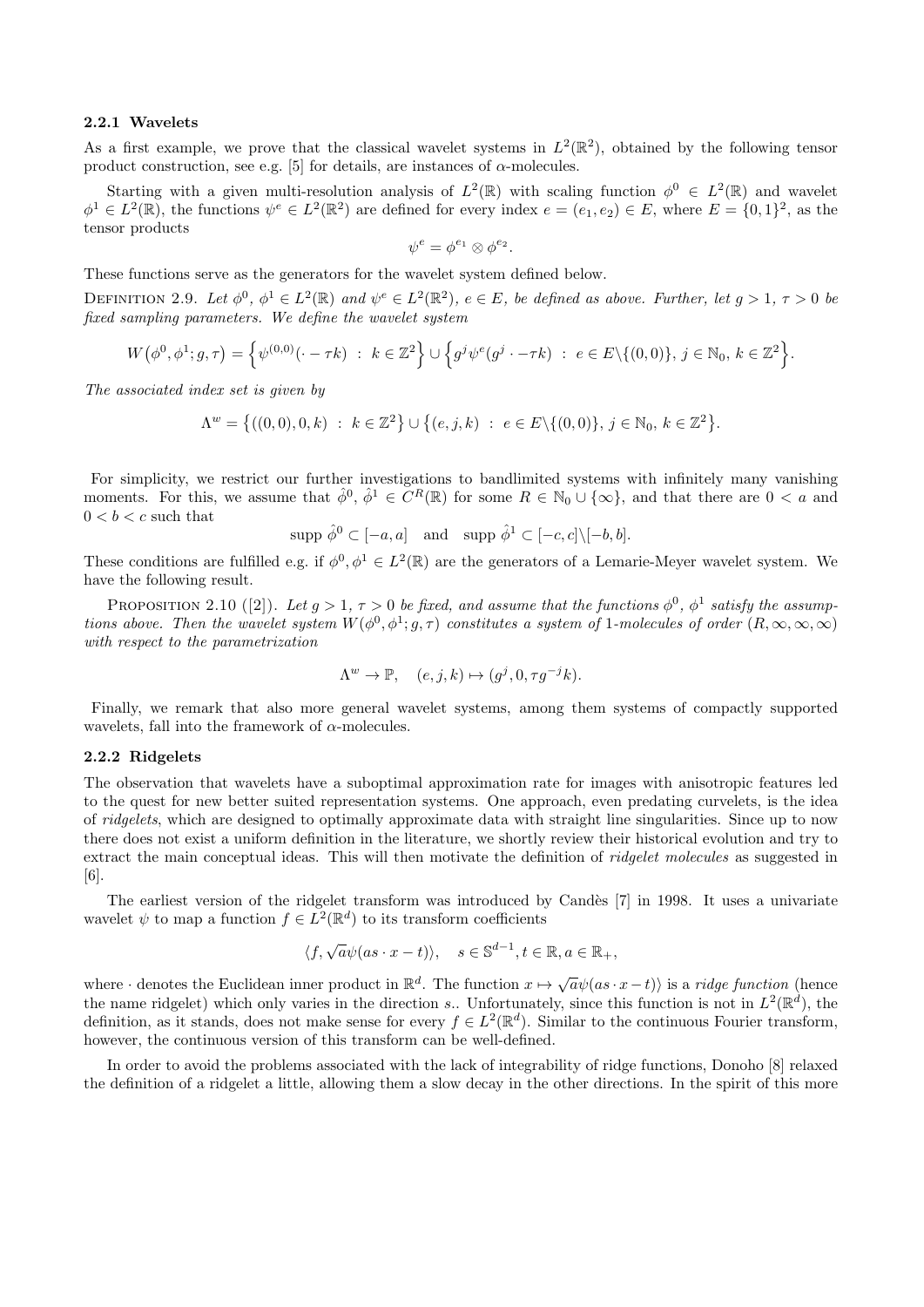general approach, as pointed out by Grohs [6], one might define a ridgelet system as a system of functions of the form

$$
\sqrt{a}\rho(D_a R_s x - t) \tag{3}
$$

utilizing some generator  $\rho \in L^2(\mathbb{R}^d)$ , which needs to be oscillatory in one coordinate direction. Note that here  $D_a = \text{diag}(a, 1, \ldots, 1) \in \mathbb{R}^{d \times d}$  and  $R_s$  denotes rotation by  $s \in \mathbb{S}^{d-1}$ .

A yet more general viewpoint, also adopted in [6], is to characterize ridgelets by their localization properties in space and frequency, without enforcing the rigid condition of being exactly of the form (3). This leads to the notion of *ridgelet molecules*, which in the language of  $\alpha$ -molecules can easily be defined for  $d = 2$ .

Definition 2.11. *A system of* 0*-curvelet molecules is called a system of* ridgelet molecules*.*

We see that ridgelet molecules readily fall into the more general concept of  $\alpha$ -curvelet molecules, which we already have at hand. They are just the special case for  $\alpha = 0$ .

In [6] bandlimited tight ridgelet frames were constructed.. In the following section we will adapt this construction process to obtain bandlimited tight *α*-curvelet frames for every  $\alpha \in [0,1]$ . In particular, we will obtain a tight frame of ridgelet molecules. The following statement is included in Proposition 2.13.

PROPOSITION 2.12 ([2]). *The tight ridgelet frame*  $C_0(W^{(0)}, W^{(1)}, V)$  *constructed in* (4) *is a system of ridgelet molecules of order*  $(\infty, \infty, \infty, \infty)$  *with parameters*  $g = 2$  *and*  $\tau = 1$ *.* 

#### **2.2.3 Curvelets and Hybrid Curvelets**

In 2002 Candès and Donoho [9] introduced the second generation of curvelets, which we nowadays simply refer to as *curvelets*. Their construction involves a parabolic scaling law, which as pointed out in the original paper has many unique properties. Parabolic scaling can be viewed as a natural compromise between isotropic scaling, as utilized for wavelets, and 0-scaling, i.e. scaling in only one coordinate direction, as utilized for ridgelets.

Allowing more general *α*-scaling for  $\alpha \in [0, 1]$  yields, what we will call, *α*-curvelets or hybrid curvelets. Thus, we obtain a whole scale of representation systems, which interpolates between wavelets for  $\alpha = 1$  on the one end and ridgelets for  $\alpha = 0$  on the other end. In this sense, curvelets can be viewed as lying in between ridgelets and wavelets.

Following the construction principle of the tight ridgelet frames in [6] we now construct bandlimited tight frames of  $\alpha$ -curvelets for every  $\alpha \in [0,1]$ . This construction can also be seen as a variation of the classical second generation curvelet frame from  $[9]$ . As in  $[6, 9]$  we separate the radial and angular components to simplify the construction.

Let us begin with the construction of the radial functions  $W^{(j)}$  for  $j \in \mathbb{N}_0$ . We first define the  $C^{\infty}$ -functions  $\widetilde{W}^{(0)}$ :  $\mathbb{R}_+ \to [0,1]$  and  $\widetilde{W}$ :  $\mathbb{R}_+ \to [0,1]$  with the following properties:

$$
\text{supp } \widetilde{W}^{(0)} \subset [0, 2), \qquad \widetilde{W}^{(0)}(r) = 1 \quad \text{for all } r \in [0, \frac{3}{2}],
$$
\n
$$
\text{supp } \widetilde{W} \subset (\frac{1}{2}, 2), \qquad \widetilde{W}(r) = 1 \quad \text{for all } r \in [\frac{3}{4}, \frac{3}{2}].
$$

Then we put for  $j \in \mathbb{N}$  and  $r \in \mathbb{R}_+$ 

$$
\widetilde{W}^{(j)}(r) := \widetilde{W}(2^{-j}r).
$$

In a final step we rescale for every  $j \in \mathbb{N}_0$  (to obtain an integer grid later)

$$
W^{(j)}(r) := \widetilde{W}^{(j)}(8\pi r) \quad , r \in \mathbb{R}_+.
$$

Next, we define the angular functions  $V^{(j,\ell)}$ :  $\mathbb{S}^1 \to [0,1]$ , where  $\mathbb{S}^1 \subset \mathbb{R}^2$  denotes the unit circle,  $j \in \mathbb{N}$  and the index  $\ell$  runs through  $0, \ldots, L_j - 1$  with

$$
L_j = 2^{\lfloor j(1-\alpha)\rfloor}, \quad j \in \mathbb{N}.
$$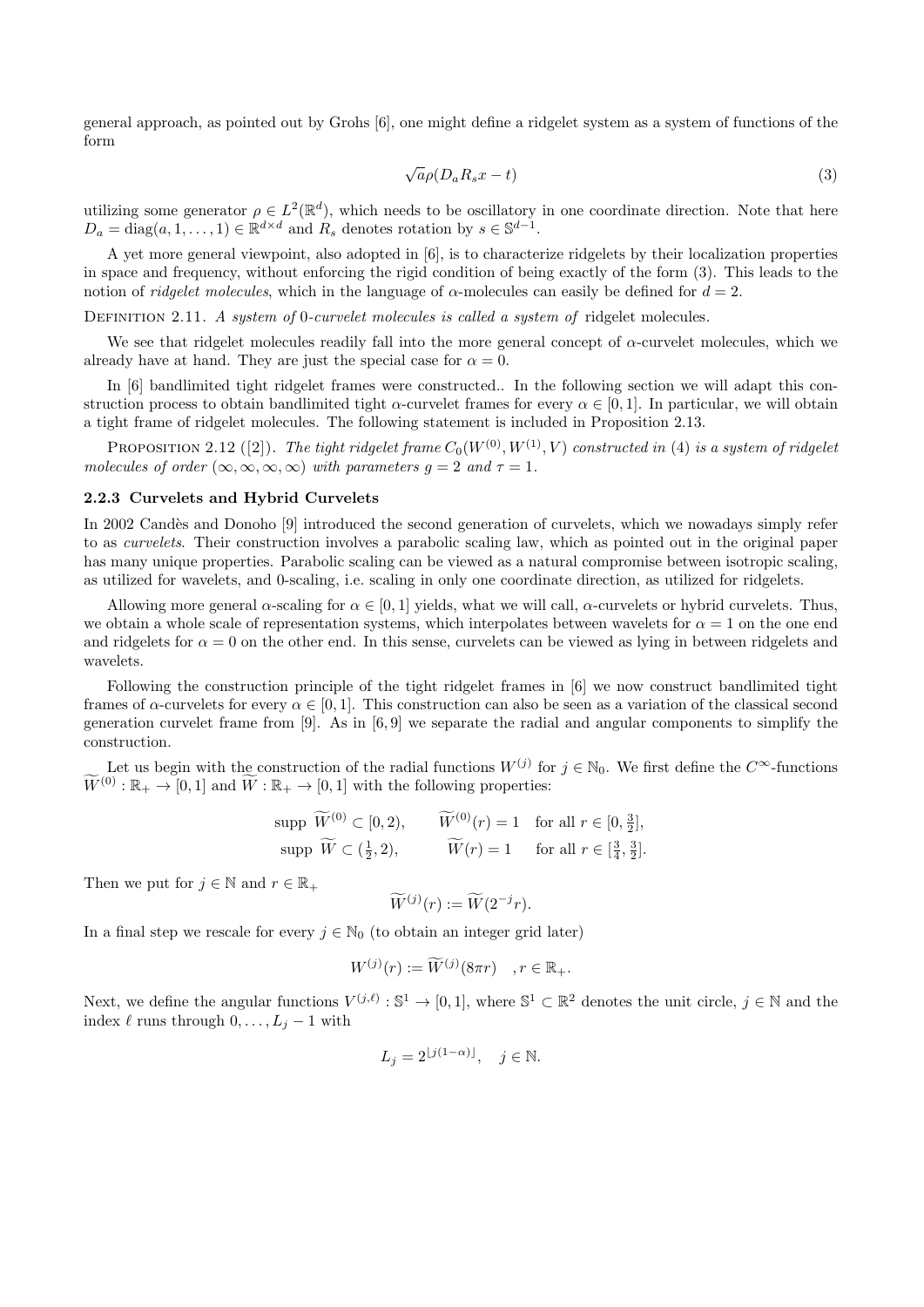We start with a  $C^{\infty}$ -function  $V : \mathbb{R} \to [0,1]$ , living on the whole of  $\mathbb{R}$ , satisfying

$$
\text{supp } V \subset [-\frac{3}{4}\pi, \frac{3}{4}\pi] \quad \text{and} \quad V(t) = 1 \text{ for all } t \in [-\frac{\pi}{2}, \frac{\pi}{2}].
$$

For every  $j \in \mathbb{N}$  we let  $\tilde{V}^{(j,0)} : \mathbb{S}^1 \to [0,1]$  be the restriction of the scaled version  $V(2^{\lfloor j(1-\alpha)\rfloor})$  of the function *V* to the interval  $[-\pi, \pi]$ . Since  $[-\pi, \pi]$  can be identified via  $\varphi : t \mapsto e^{it}$  with  $\mathbb{S}^1$ , this yields a function  $\tilde{V}^{(j,0)}$  on  $\mathbb{S}^1$ . Notice, that in our case this is a  $C^{\infty}$ -function.

In order to obtain real-valued curvelets, we put in a symmetrization step and define

$$
V^{(j,0)}(\xi) := \widetilde{V}^{(j,0)}(\xi) + \widetilde{V}^{(j,0)}(-\xi) \quad \text{ for } \xi \in \mathbb{S}^1.
$$

We define the angles  $\omega_j = \pi 2^{-\lfloor j(1-\alpha)\rfloor}$  for  $j \in \mathbb{N}$  and let for  $\ell = 0, 1, \ldots, L_j - 1$ 

$$
R_{j,\ell} = \begin{pmatrix} \cos(\ell \omega_j) & -\sin(\ell \omega_j) \\ \sin(\ell \omega_j) & \cos(\ell \omega_j) \end{pmatrix}
$$

be the rotation matrix by the angle  $\ell \omega_j$ . By rotating  $V^{(j,0)}$  we finally get  $V^{(j,\ell)}$ :  $\mathbb{S}^1 \to [0,1],$ 

$$
V^{(j,\ell)}(\xi) := V^{(j,0)}(R_{j,\ell}\xi) \quad \text{ for } \xi \in \mathbb{S}^1.
$$

In order to secure the tightness of the frame we need the function

$$
\Phi(\xi) := W^{(0)}(|\xi|)^2 + \sum_{j,\ell} W^{(j)}(|\xi|)^2 V^{(j,\ell)} \left(\frac{\xi}{|\xi|}\right)^2.
$$

Now we can define the functions  $\psi_0$  and  $\psi_{j,\ell}$  on the Fourier domain by

$$
\widehat{\psi}_0(\xi) := \frac{W^{(0)}(|\xi|))}{\sqrt{\Phi(\xi)}} \quad \text{and} \quad \widehat{\psi}_{j,\ell}(\xi) = \frac{W^{(j)}(|\xi|)V^{(j,\ell)}\left(\frac{\xi}{|\xi|}\right)}{\sqrt{\Phi(\xi)}}.
$$

It is obvious that  $\hat{\psi}_0, \hat{\psi}_{j,\ell} \in C^{\infty}(\mathbb{R}^2)$ . Moreover, these functions are compactly supported.

The final frame is obtained by taking translates in the time domain of the above functions. For  $y \in \mathbb{R}^2$  let *T*<sub>*y*</sub> denote the translation operator, given by  $T_y f(x) = f(x - y)$  for  $x \in \mathbb{R}^2$ . Further, let  $D_s = \text{diag}(s, s^\alpha)$  for  $s \in \mathbb{R}_+$  be the *α*-scaling operator. We define the collection of functions

$$
\psi_{0,k} := T_k \psi_0 \quad \text{and} \quad \psi_{j,\ell,k} := 2^{-j(1+\alpha)/2} \cdot T_{x_{j,\ell,k}} \psi_{j,\ell},
$$

where  $j \in \mathbb{N}, \ell = 0, 1, \ldots, L_j - 1, k \in \mathbb{Z}^2$  and  $x_{j,\ell,k} = R_{j,\ell}^{-1} D_{2j}^{-1} k$ . We will use the following notation for this system,

$$
C_{\alpha}(W^{(0)}, W^{(1)}, V) = \left\{\psi_{0,k} : k \in \mathbb{Z}^2\right\} \cup \left\{\psi_{j,\ell,k} : j \in \mathbb{N}, k \in \mathbb{Z}^2, \ell \in \{0,1,\ldots,L_j-1\}\right\}.
$$
 (4)

PROPOSITION 2.13 ([2]). Let  $\alpha \in [0,1]$ . The  $\alpha$ -curvelet system  $C_{\alpha}(W^{(0)}, W^{(1)}, V)$  constructed above constitutes a tight frame for  $L^2(\mathbb{R}^2)$ . Moreover, it is a system of  $\alpha$ -curvelet molecules of order  $(\infty, \infty, \infty, \infty)$  with *parameters*  $q = 2$  *and*  $\tau = 1$ *.* 

# **2.2.4 Shearlets and Hybrid Shearlets**

*Shearlets* were introduced in 2005 by Kutyniok, Labate, Lim and Weiss [10]. A shearlet system is generated by a function by changing its scale, spatial positions and orientations. Like curvelets it uses parabolic scaling for the scale change. The main difference to curvelets is that in order to change their orientation shears are employed instead of rotations. This makes shearlets more adapted to a digital grid, which is favorable in a discrete setting.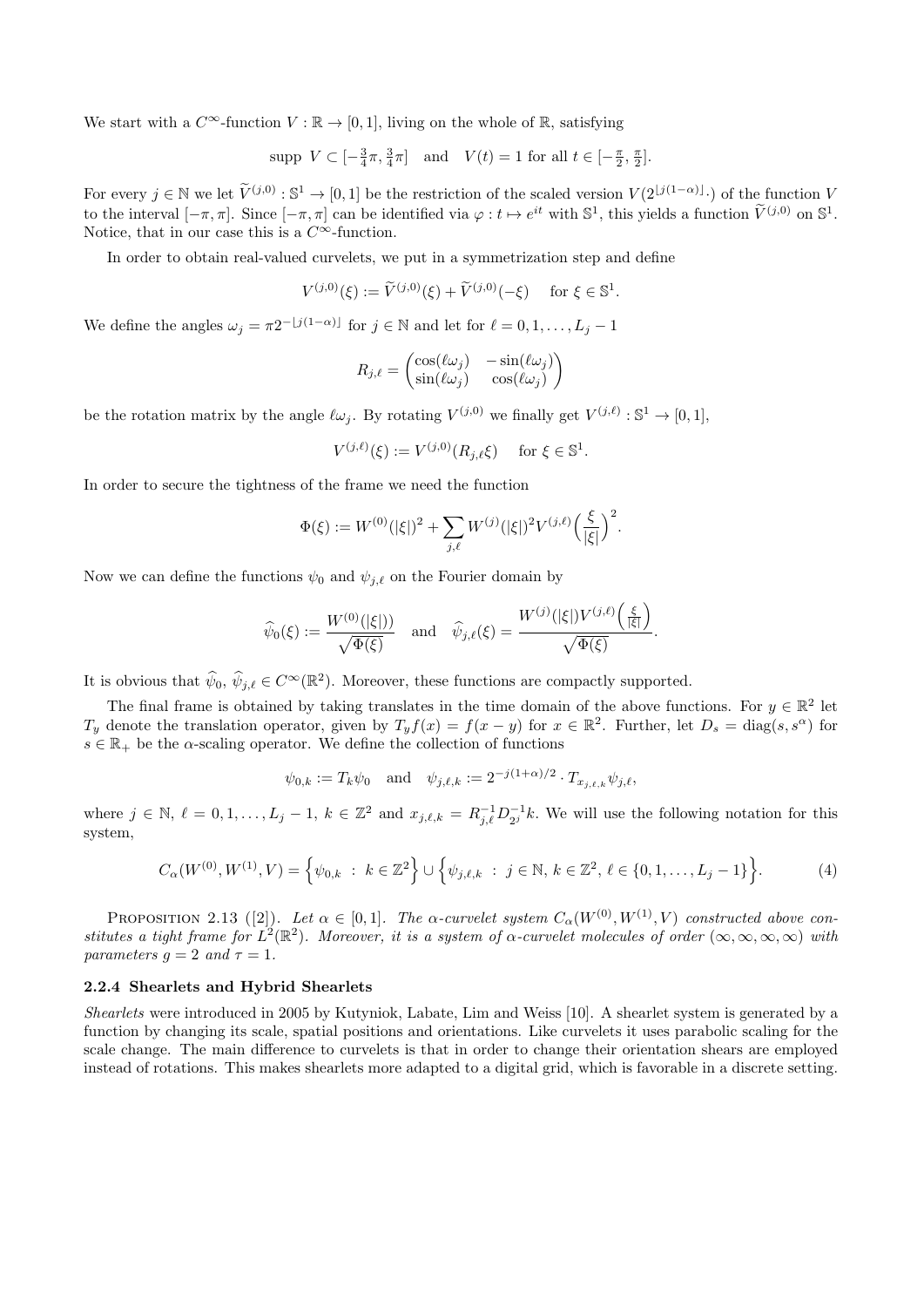To avoid large shears and still cover all orientations, usually two generators with orthogonal orientations are used. Moreover, a distinct generator is utilized for the coarse-scale elements. Such shearlet systems are called *cone-adapted*, since one can picture the frequency plane as divided into a horizontal and a vertical cone, as well as a coarse-scale box, associated with the respective generators.

Similar to hybrid curvelets, the notion of a shearlet can be generalized to comprise  $\alpha$ -scaling. These hybrid shearlets or *α*-shearlets have been defined and examined in [11], at least for the range  $\alpha \in \left[\frac{1}{2}, 1\right)$ .

Before we recall their definition, we remark that the anisotropy of the scaling is parametrized by a different parameter in [11], for which we will use the notation *β* to distinguish it from the *α* utilized here. The parameter *β* ranges in  $(1, ∞)$ , which corresponds to  $α ∈ (0, 1)$  in our setup, since they are related by  $α = β^{-1}$ . For  $j ∈ ℕ_0$ the scaling matrices  $A_{2j} = \text{diag}(2^{j\beta/2}, 2^{j/2})$  and  $\tilde{A}_{2j} = \text{diag}(2^{j/2}, 2^{j\beta/2})$  are defined, and for  $s \in \mathbb{R}$  the shear matrix

$$
S_s = \begin{pmatrix} 1 & s \\ 0 & 1 \end{pmatrix}.
$$

Following [11] the cone-adapted discrete shearlet system is then defined as follows.

DEFINITION 2.14. *For parameters*  $c \in \mathbb{R}_+$  *and*  $\beta \in (1, \infty)$  *the* cone-adapted discrete shearlet system  $SH(\phi, \psi, \tilde{\psi}; c, \beta)$ *generated by*  $\phi, \psi, \tilde{\psi} \in L^2(\mathbb{R}^2)$  *is defined by* 

$$
SH(\phi, \psi, \tilde{\psi}; c, \beta) = \Phi(\phi; c, \beta) \cup \Psi(\psi; c, \beta) \cup \tilde{\Psi}(\tilde{\psi}; c, \beta),
$$

*where*

$$
\Phi(\phi; c, \beta) = \{ \phi_k = \phi(\cdot - k) : k \in c\mathbb{Z}^2 \},
$$
  
\n
$$
\Psi(\psi; c, \beta) = \{ \psi_{j,\ell,k} = 2^{j(\beta + 1)/4} \psi(S_{\ell} A_{2j} \cdot - k) : j \ge 0, |\ell| \le [2^{j(\beta - 1)/2}], k \in c\mathbb{Z}^2 \},
$$
  
\n
$$
\tilde{\Psi}(\tilde{\psi}; c, \beta) = \{ \tilde{\psi}_{j,\ell,k} = 2^{j(\beta + 1)/4} \tilde{\psi}(S_{\ell}^T \tilde{A}_{2j} \cdot - k) : j \ge 0, |\ell| \le [2^{j(\beta - 1)/2}], k \in c\mathbb{Z}^2 \}.
$$

In the following we want to analyze compactly supported systems. For simplicity we assume the separability of the generator  $\psi \in L^2(\mathbb{R}^2)$ , i.e.  $\psi(x_1, x_2) = \psi_1(x_1)\psi_2(x_2)$ , and let  $\tilde{\psi}$  be the rotation of  $\psi$  by  $\pi/2$ . We make the following assumptions,

$$
\psi_1 \in C_0^{N_1}(\mathbb{R})
$$
 and  $\psi_2 \in C_0^{N_1+N_2}(\mathbb{R})$ .

Moreover, for  $\psi_1$  we assume  $M \in \mathbb{N}_0$  vanishing moments.

PROPOSITION 2.15 ([2]). *If the generators*  $\phi, \psi, \tilde{\psi} \in L^2(\mathbb{R}^2)$  *satisfy the assumptions above, the cone-adapted* shearlet system  $SH(\phi, \psi, \psi, c, \beta)$  is a system of  $\alpha$ -shearlet molecules for  $\alpha = \beta^{-1}$  of order  $(R, M - R, N_1, N_2)$ , *where*  $R \in \{0, \ldots, M\}$ . The parameters of the  $\alpha$ -shearlet parametrization are given by  $\tau = c$ ,  $g = 2^{\beta/2}$ ,  $\eta_j =$  $g^{-j(1-\alpha)}$  *and*  $L_j = \lceil g^{j(1-\alpha)} \rceil$ .

These results show that the *α*-molecule concept indeed has the ability to unite many representation systems under one roof. In the next section we will see what we gain by this.

# **2.3 Index Distance and Decay of the Cross-Gramian**

An essential ingredient for the theory is the fact that the parameter space  $\mathbb P$  can be equipped with a natural (pseudo-)metric. In [12] Hart-Smith introduced a distance on P, which was used in [1] for parabolic molecules, and which can be seen as a predecessor to this metric.

We should mention that this metric is not a distance in the strict sense. As we will see later, it measures the correlation of a pair of  $\alpha$ -molecules, associated to the corresponding points in  $\mathbb{P}$ .

DEFINITION 2.16. For two indices  $\lambda \in \Lambda$  and  $\mu \in M$  we define the index distance

$$
\omega(\lambda,\mu) := \max\left(\frac{s_{\lambda}}{s_{\mu}}, \frac{s_{\mu}}{s_{\lambda}}\right) \left(1 + d\left(\lambda, \mu\right)\right),
$$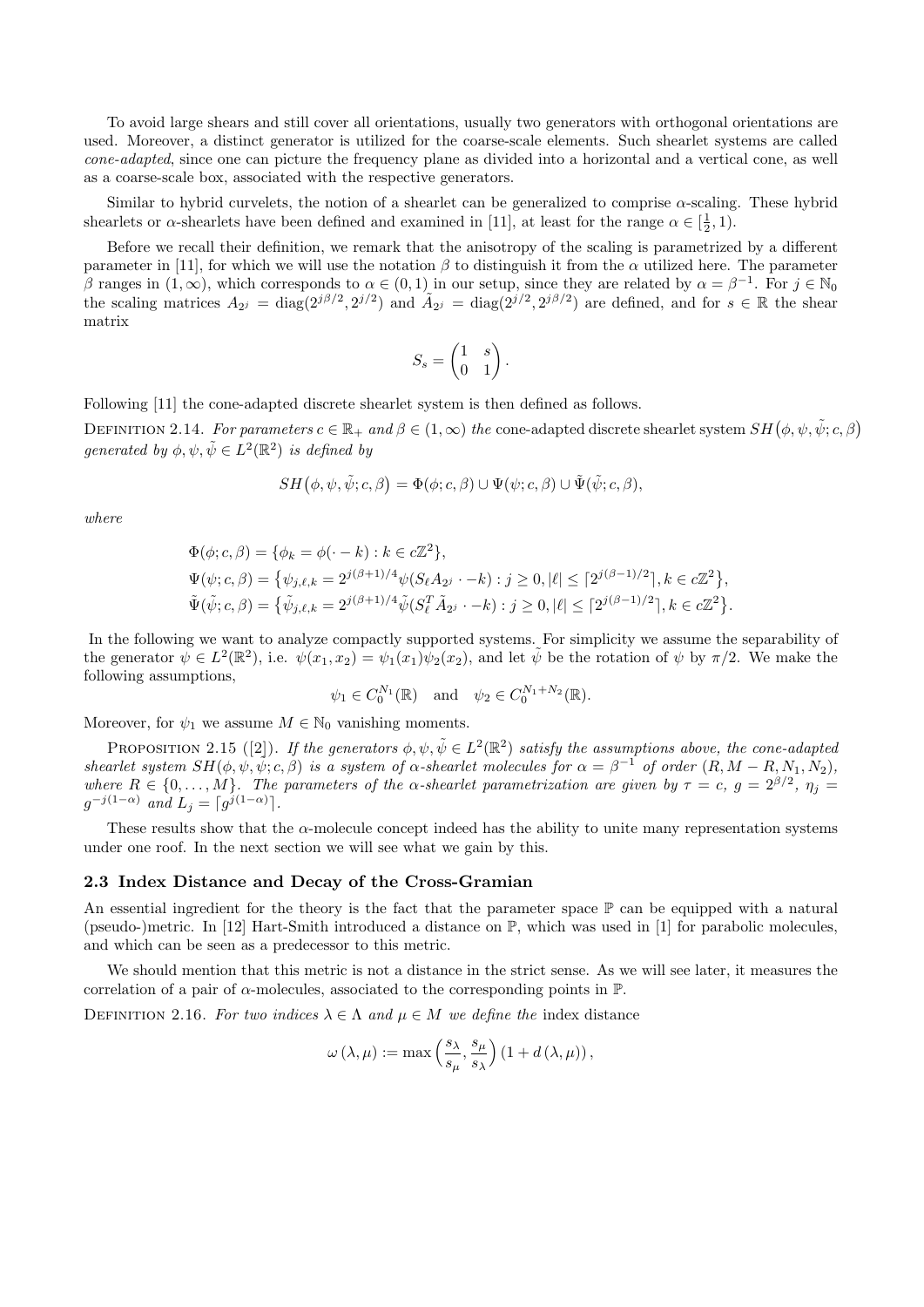*and*

$$
d(\lambda,\mu) := s_0^{2(1-\alpha)} |\theta_{\lambda} - \theta_{\mu}|^2 + s_0^{2\alpha} |x_{\lambda} - x_{\mu}|^2 + \frac{s_0^2}{1 + s_0^{2(1-\alpha)} |\theta_{\lambda} - \theta_{\mu}|^2} |\langle e_{\lambda}, x_{\lambda} - x_{\mu} \rangle|^2,
$$

where  $s_0 = min(s_\lambda, s_\mu)$  and  $e_\lambda = (\cos(\theta_\lambda), -\sin(\theta_\lambda))^\top = R_{-\theta_\lambda} e_1$  is the co-direction.

Note, that in essence this definition provides a notion of distance on the parameter space P. In order not to overload the notation, we did not explicitly specify the parametrizations used to transfer this distance to the generic index sets Λ and *M*.

The following theorem expresses the relation between the index distance on P and the correlation of *α*molecules. It states, that a high distance of two indices can be interpreted as a low cross correlation of the associated  $\alpha$ -molecules. The proof is quite technical and we refer to [2] for the details.

THEOREM 2.17 ([2]). Let  $\alpha \in [0,1]$  and  $(m_{\lambda})_{\lambda \in \Lambda}$ ,  $(p_{\mu})_{\mu \in M}$  be systems of  $\alpha$ -molecules of order  $(R, M, N_1, N_2)$ , *such that*  $s_{\lambda}, s_{\mu} \ge c > 0$  *for all*  $\lambda \in \Lambda$  *and*  $\mu \in M$ *. Further assume, that for some*  $N \in \mathbb{N}$  *it holds* 

$$
R \ge 2N
$$
,  $M > 3N - \frac{3-\alpha}{2}$ ,  $N_1 \ge N + \frac{1+\alpha}{2}$ ,  $N_2 \ge 2N$ .

*Then*

$$
|\langle m_\lambda, p_\mu \rangle| \lesssim \omega((s_\lambda, \theta_\lambda, x_\lambda), (s_\mu, \theta_\mu, x_\mu))^{-N}
$$

*.*

Put in yet another way, this result shows that the Gramian matrix between two systems of *α*-molecules of high order satisfies a strong off-diagonal decay property and is in that sense very close to a diagonal matrix. As we shall see in the next section this has a number of immediate consequences for the approximation properties of *α*-molecules.

# **3. SPARSE APPROXIMATION WITH** *α***-MOLECULES**

In this section we analyze the approximation properties of *α*-molecules. The main result will be that any two systems of alpha molecules, which are consistent in a yet to be defined sense and which have sufficiently high order, exhibit the same approximation behavior.

Prior to this investigation, we briefly discuss some aspects of approximation theory. From a practical standpoint, a function  $f \in L^2(\mathbb{R}^2)$  is a rather intractable object. In order to handle f, one usually represents it with respect to some representation system  $(m_{\lambda})_{\lambda \in \Lambda} \subset L^2(\mathbb{R}^2)$ ,

$$
f = \sum_{\lambda \in \Lambda} c_{\lambda} m_{\lambda},
$$

since the coefficients  $c_{\lambda} \in \mathbb{R}$  of this expansion are much handier. In practice, since we have to account for noise, it is also necessary to ensure the robustness of such a representation. Here the notion of a frame comes into play, see e.g. [13].

Frames ensure stable measurement and stable reconstruction. Moreover, the coefficients can be calculated by  $\langle f, \tilde{m}_{\lambda} \rangle$  using a dual frame  $(\tilde{m}_{\lambda})_{\lambda}$ . It is important to note, that a representation with respect to a frame need not be unique. However, using the canonical dual frame for the computation of the coefficients yields a special sequence, which is customarily referred to as *the* sequence of frame coefficients.

When trying to represent *f* with respect to a frame system  $(m_\lambda)_\lambda \subseteq L_2(\mathbb{R}^2)$ , we are confronted with yet another problem. Since in the real world it is not possible to store infinitely many coefficients, we have to approximate *f* utilizing only a finite subset of this system. If the subset is restricted to contain at most *N* elements, we obtain what is called an *N-term approximation* for *f* with respect to  $(m_{\lambda})$ <sup>*λ*</sup>. The best *N*-term approximation, which is the best we can do if we only have storage capacity for  $N$  coefficients, is denoted by  $f_N$ and defined by

$$
f_N = \operatorname{argmin} ||f - \sum_{\lambda \in \Lambda_N} c_\lambda m_\lambda||_2^2 \quad \text{s.t.} \quad #\Lambda_N \le N.
$$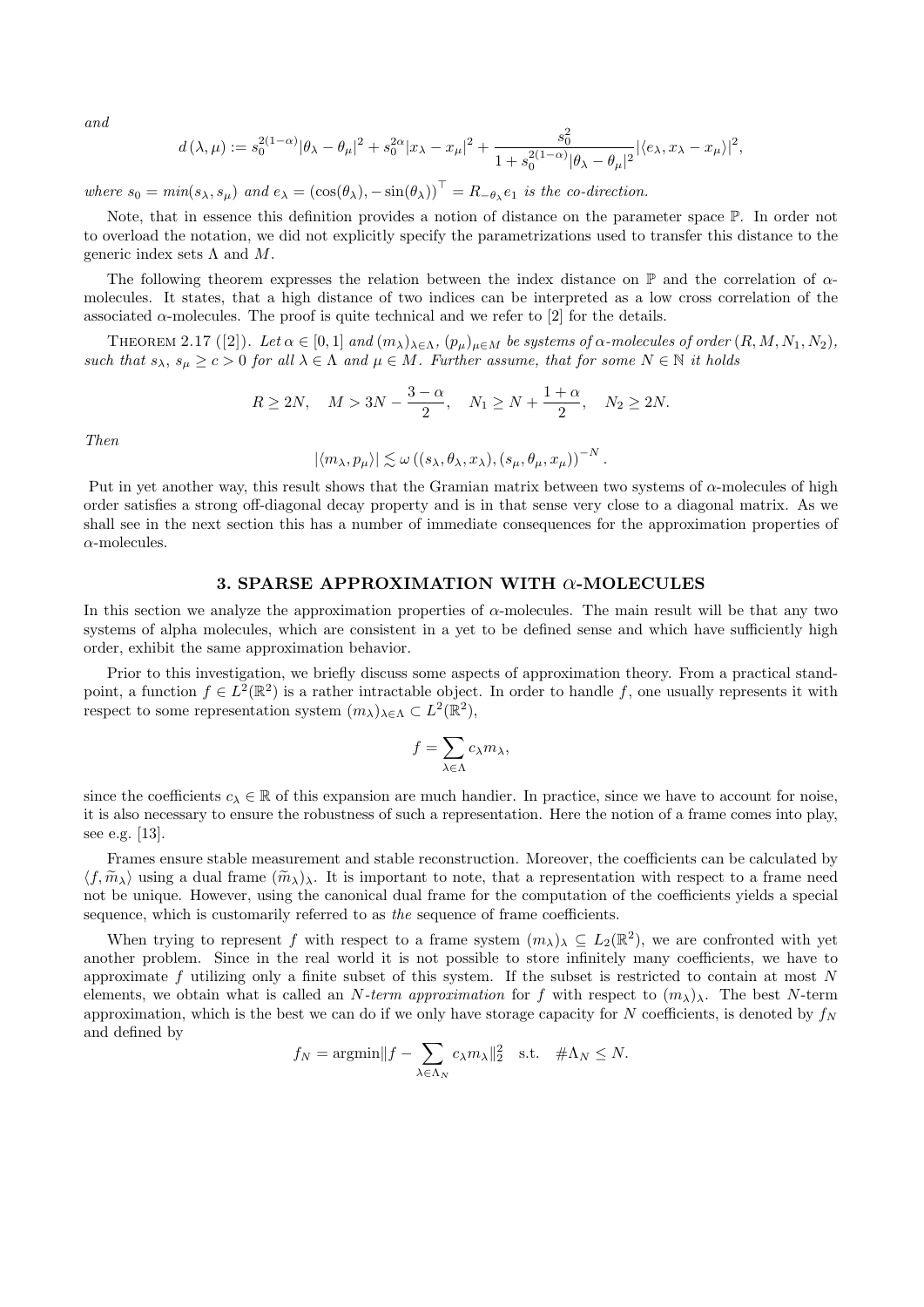It is clear, that for efficient encoding it is necessary that the error  $||f - f_N||_2$  of best *N*-term approximation decays quickly with growing *N*. Since the computation of the best *N*-term approximation is far from being understood, usually instead the error of the *N*-term approximation, obtained by keeping the *N* largest coefficients  $(\langle f, \widetilde{m}_{\lambda} \rangle)_{\lambda \in \Lambda}$ , is considered. This error certainly also provides a bound for the error of best *N*-term approximation.

There is a close relationship between the *N*-term approximation rate, achieved by a frame, and the decay rate of the corresponding frame coefficients. The decay of the frame coefficients can be measured in terms of the  $\ell_p$ -(quasi)-norms for  $p > 0$ . The following lemma shows that membership of the coefficient sequence in an  $\ell_p$ -space for small *p* implies good *N*-term approximation rates, see also [14, 15].

LEMMA 3.1. Let  $f = \sum c_\lambda m_\lambda$  be an expansion of  $f \in L^2(\mathbb{R}^2)$  with respect to a frame  $(m_\lambda)_{\lambda \in \Lambda}$ . Further, assume *that the coefficients satisfy*  $(c_{\lambda})_{\lambda} \in \ell^{2/(2k+1)}$  *for some*  $k > 0$ . Then the best *N*-term approximation rate is at *least of order*  $N^{-k}$ , *i.e.* 

$$
||f - f_N|| \lesssim N^{-k}.
$$

# **3.1 Sparsity Equivalence and Consistency of Parametrizations**

As discussed above, two frames have similar approximation properties, if the corresponding coefficient sequences exhibit the same sparsity. The notion of sparsity equivalence from [1] is a useful tool to compare such sparsity.

DEFINITION 3.2. Let  $(m_{\lambda})_{\lambda \in \Lambda}$  and  $(p_{\mu})_{\mu \in M}$  be systems of  $\alpha$ -molecules and let  $0 < p \leq 1$ . Then  $(m_{\lambda})_{\lambda \in \Lambda}$  and  $(p_{\mu})_{\mu \in M}$  *are called* sparsity equivalent in  $\ell_p$ , *if* 

$$
\left\| \left( \langle m_\lambda, p_\mu \rangle \right)_{\lambda \in \Lambda, \mu \in M} \right\|_{\ell_p \to \ell_p} < \infty.
$$

Our next goal is to find conditions which ensure that two systems of *α*-molecules are sparsity equivalent. Here the consistency of parametrizations comes into play.

DEFINITION 3.3. *Two parametrizations*  $(\Lambda, \Phi_{\Lambda})$  *and*  $(\Gamma, \Phi_{\Gamma})$  *are called k*-consistent *for*  $k > 0$  *if* 

$$
\sup_{\lambda \in \Lambda} \sum_{\gamma \in \Gamma} \omega(\lambda, \gamma)^{-k} < \infty \quad \text{and} \quad \sup_{\gamma \in \Gamma} \sum_{\lambda \in \Lambda} \omega(\lambda, \gamma)^{-k} < \infty.
$$

In combination with Theorem 2.17 the consistency is the essential tool to decide whether two frames of *α*molecules are sparsity equivalent.

**THEOREM** 3.4 ([2]). *Two frames*  $(m_{\lambda})_{\lambda \in \Lambda}$  *and*  $(p_{\mu})_{\mu \in \Gamma}$  *of*  $\alpha$ -molecules of order  $(R, M, N_1, N_2)$  *with*  $k$ *consistent parametrizations for some*  $k > 0$ *, are sparsity equivalent in*  $\ell_p$ ,  $0 < p \leq 1$ *, if* 

$$
R \ge 2\frac{k}{p}, \quad M > 3\frac{k}{p} - \frac{3-\alpha}{2}, \quad N_1 \ge \frac{k}{p} + \frac{1+\alpha}{2}, \quad and \quad N_2 \ge 2\frac{k}{p}.
$$

We see that, as long as the parametrizations are consistent, the sparsity equivalence can be controlled by the order of the molecules. The proof relies on a well-known result concerning operator norms.

LEMMA 3.5. Let I, J be two discrete index sets,  $p > 0$  and  $r = \min(1, p)$ . Further, let  $\mathbf{A}: \ell_p(I) \to \ell_p(J)$  be a *linear mapping defined by its matrix representation*  $\mathbf{A} = (A_{i,j})_{i \in I, j \in J}$ . Then we have the bound

$$
\|\mathbf{A}\|_{\ell_p(I)\to\ell_p(J)} \le \max\left(\sup_i \sum_j |A_{i,j}|^r, \sup_j \sum_i |A_{i,j}|^r\right)^{1/r}.
$$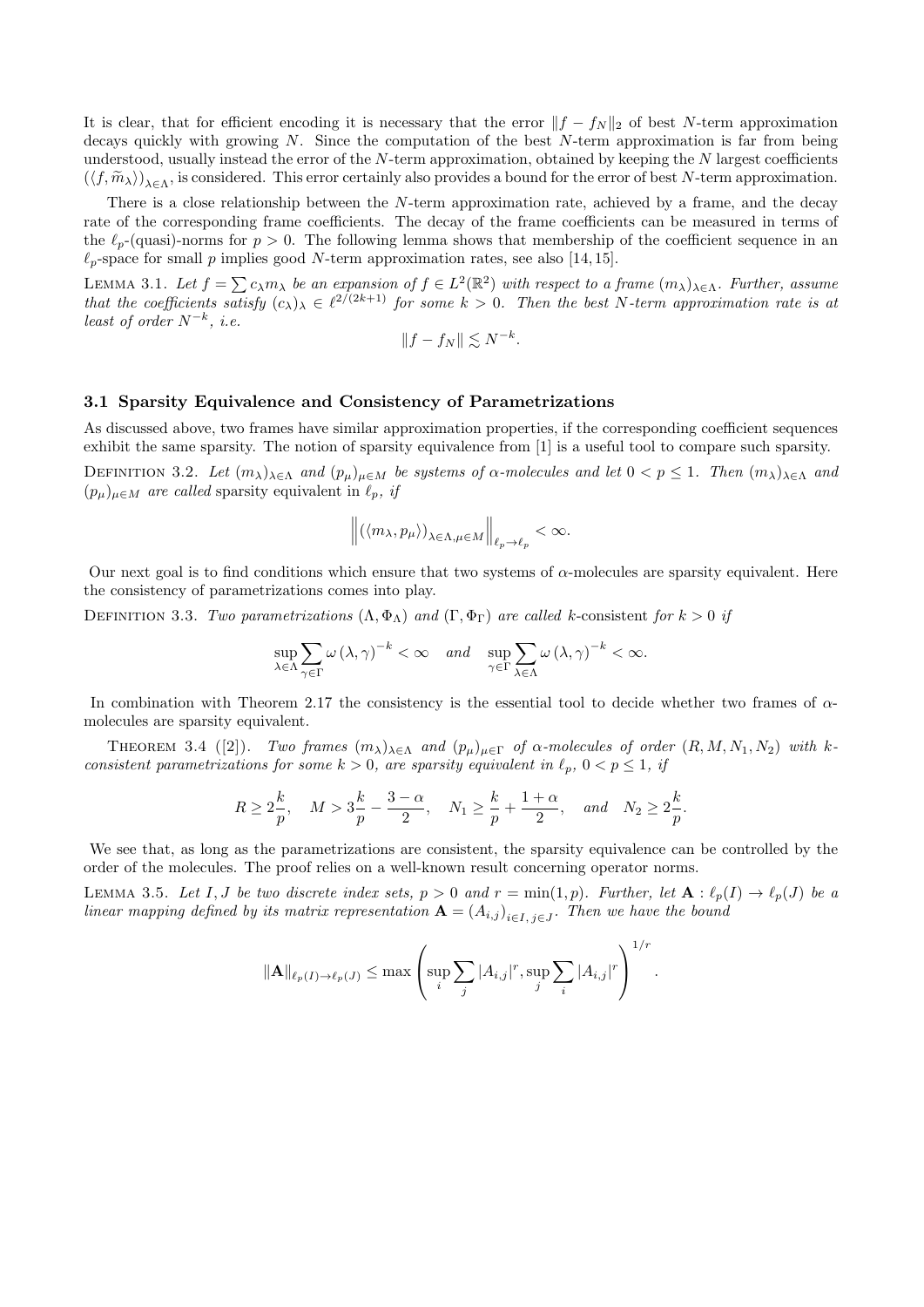#### **3.1.1 Consistency of Curvelet and Shearlet Parametrizations**

It is a central result that curvelet and shearlet parametrizations are consistent.

PROPOSITION 3.6 ([2]). Let  $\alpha \in [0,1]$  and  $(\Lambda, \Phi_{\Lambda})$  and  $(\Gamma, \Phi_{\Gamma})$  be either  $\alpha$ -curvelet or  $\alpha$ -shearlet parametriza*tions.* Then  $(\Lambda, \Phi_{\Lambda})$  *and*  $(\Gamma, \Phi_{\Gamma})$  *are k-consistent for*  $k > 2$ *.* 

The proof relies on the following lemma.

**LEMMA** 3.7 ([2]). Let  $(Λ, Φ<sub>Λ</sub>)$  be an  $α$ -curvelet or  $α$ -shearlet parametrization and let  $μ = (s<sub>μ</sub>, θ<sub>μ</sub>, x<sub>μ</sub>)$  be an *arbitrary fixed point of the parameter space*  $\mathbb{P}$ *. For*  $N > 2$  *it holds* 

$$
\sum_{\substack{\lambda \in \Lambda \\ s_{\lambda} \text{ fixed}}} (1 + d(\lambda, \mu))^{-N} \le C \cdot \max\left(\frac{s_{\lambda}}{s_{\mu}}, 1\right)^2,
$$

*where the constant*  $C > 0$  *is independent of*  $\mu$  *and*  $s_{\lambda}$ *.* 

# **3.2 Sparse Image Approximation**

A customarily employed model for image data is the class  $\mathcal{E}^{\beta}(\mathbb{R}^2)$  of *cartoon images* defined by

$$
\mathcal{E}^{\beta}(\mathbb{R}^{2}) = \{ f \in L^{2}(\mathbb{R}^{2}) : f = f_{0} + f_{1} \cdot \chi_{B} \},
$$

where  $\beta \in \mathbb{R}$ ,  $B \subset [0, 1]^2$  with  $\partial B$  being a closed  $C^{\beta}$ -curve, and  $f_0, f_1 \in C_0^{\beta}([0, 1]^2)$ .

It was shown [11, 16] that for  $\beta \in (1, 2]$  the optimally achievable decay rate of the approximation error for the class  $\mathcal{E}^{\beta}(\mathbb{R}^2)$ , under the natural assumption of polynomial depth search, is

$$
||f - f_N||_2^2 \asymp N^{-\beta}, \quad \text{as } N \to \infty.
$$

Furthermore, in [9, 11, 14, 17] rotation-based as well as shear-based systems were constructed, which attain this rate up to a log-factor. The similar approximation behavior of these systems should not come as a surprise, since these systems are instances of  $\alpha$ -molecules with consistent parametrizations.

For convenience, we fix the construction (4) as a reference system and make the following definition.

DEFINITION 3.8. *We call a parametrization*  $(Λ, Φ<sub>Λ</sub>)$  *k*-admissible *for*  $k > 0$ , *if it is k-consistent with the*  $α$ *curvelet parametrization of the frame of*  $\alpha$ -molecules  $C_{\alpha}(W^{(0)}, W^{(1)}, V)$  constructed in Section 2.2.3.

Now we can formulate our final result.

THEOREM 3.9 ([2]). Let  $\alpha \in [\frac{1}{2}, 1)$  and  $\beta = \alpha^{-1}$ . Assume that  $(m_\lambda)_{\lambda \in \Lambda}$  is a frame of  $\alpha$ -molecules of order  $(R, M, N_1, N_2)$  *with respect to the parametrization*  $( \Lambda, \Phi_{\Lambda} )$  *such that* 

- *(i)*  $(\Lambda, \Phi_{\Lambda})$  *is k-admissible for every*  $k > 2$ *,*
- *(ii) it holds that*  $R \geq 2 + \frac{2}{3}$  $\frac{2}{\alpha}$ ,  $M > \frac{3}{2} + \frac{3}{\alpha}$  $\frac{3}{\alpha} + \frac{\alpha}{2}$  $\frac{\alpha}{2}$ ,  $N_1 \geq \frac{3}{2}$  $\frac{3}{2} + \frac{1}{\alpha}$  $\frac{1}{\alpha} + \frac{\alpha}{2}$  $\frac{\alpha}{2}$ , and  $N_2 \ge 2 + \frac{2}{\alpha}$  $\frac{2}{\alpha}$ .

*Then the frame*  $(m_\lambda)_{\lambda \in \Lambda}$  *possesses an almost best N-term approximation rate of order*  $N^{-\frac{\beta}{2}+\varepsilon}$ ,  $\varepsilon > 0$  *arbitrary*, *for the cartoon image class*  $\mathcal{E}^{\beta}(\mathbb{R}^2)$ *.* 

We remark that condition (i) holds in particular for the curvelet and shearlet parametrizations. Hence this result allows a simple derivation of the results in [9, 11, 14, 17]. In fact, Theorem 3.9 provides a systematic way to prove results on sparse approximation of cartoon images.

#### **ACKNOWLEDGMENTS**

S.K. is supported by the DFG Collaborative Research Center TRR 109 "Discretization in Geometry and Dynamics". G.K. acknowledges support by the Einstein Foundation Berlin, by Deutsche Forschungsgemeinschaft (DFG) Grant SPP-1324 KU 1446/13 and DFG Grant KU 1446/14, by the DFG Collaborative Research Center TRR 109 "Discretization in Geometry and Dynamics", and by the DFG Research Center Matheon "Mathematics for key technologies" in Berlin, Germany..